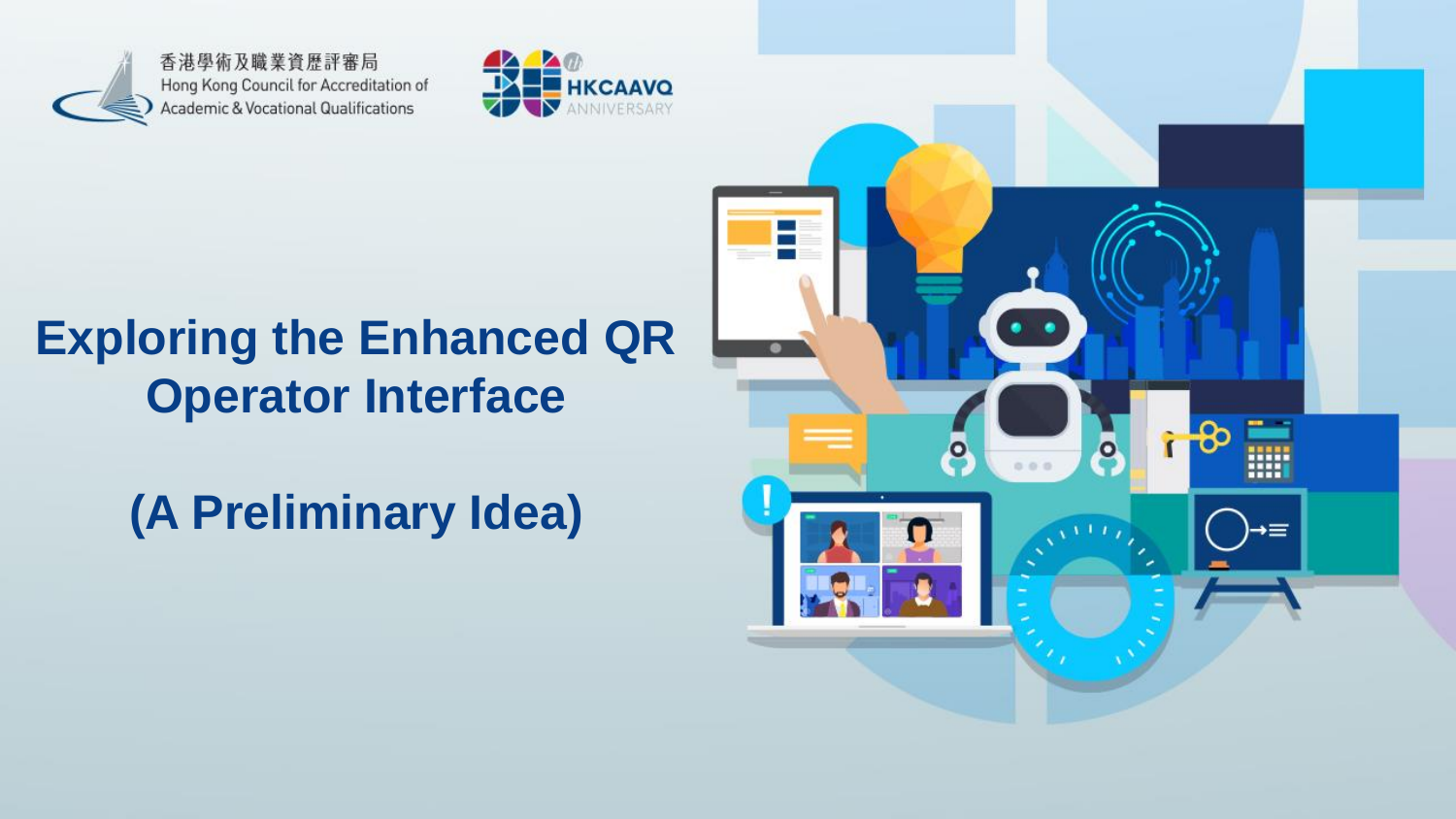## **Existing QR Operator Interface**

| Name: E40user (E40Operator)                                                                                                                                                                                       |                                                                     |                                                                                                             |                                                                                                                                      | Logout                                    | 繁體                          | 简体                                                                          |
|-------------------------------------------------------------------------------------------------------------------------------------------------------------------------------------------------------------------|---------------------------------------------------------------------|-------------------------------------------------------------------------------------------------------------|--------------------------------------------------------------------------------------------------------------------------------------|-------------------------------------------|-----------------------------|-----------------------------------------------------------------------------|
|                                                                                                                                                                                                                   | <b>Operator/Agency Inbox</b>                                        |                                                                                                             | List for Next Open-end Billing                                                                                                       | Operator Profile                          | Debit Note                  | Change Password                                                             |
| Search Criteria<br>Operator/Agency<br><b>Reference Code</b><br>Level<br>Area of Study<br>and Training<br>Industry<br><b>Types of</b><br><b>Oualification</b><br>Registration<br><b>Status</b><br><b>QR</b> Status | $\overline{1}$<br>$\vert$ <sub>2</sub><br>$\overline{3}$<br>Created | $\vert$ 4<br>5<br>$\overline{6}$<br>$\cdots$<br>114<br>$\cdots$<br>Submitted<br>Skipped<br>$\left( \right)$ | 7<br>$\Box$ ALL<br><b>Branch</b><br><b>Title of</b><br><b>Oualification</b><br><b>QR</b> Registration<br>No<br>O Rejected<br>$O$ All | <b>Batch No</b><br><sup>O</sup> Published | Search                      | <b>Batch History</b><br>$\cdots$<br>$\cdots$<br>$\cdots$<br>Clear<br>Export |
|                                                                                                                                                                                                                   |                                                                     |                                                                                                             |                                                                                                                                      |                                           |                             |                                                                             |
| Operator/Agency<br><b>Reference Code</b>                                                                                                                                                                          |                                                                     | <b>Title of Qualification</b>                                                                               | <b>Mode of</b><br><b>Delivery</b>                                                                                                    |                                           | <b>Action Type Batch No</b> | <b>OR Status</b>                                                            |

• In use since QR official launch

• Functional-based system to facilitate the upload and maintenance of QR records by operators





Existing QR Operator Interface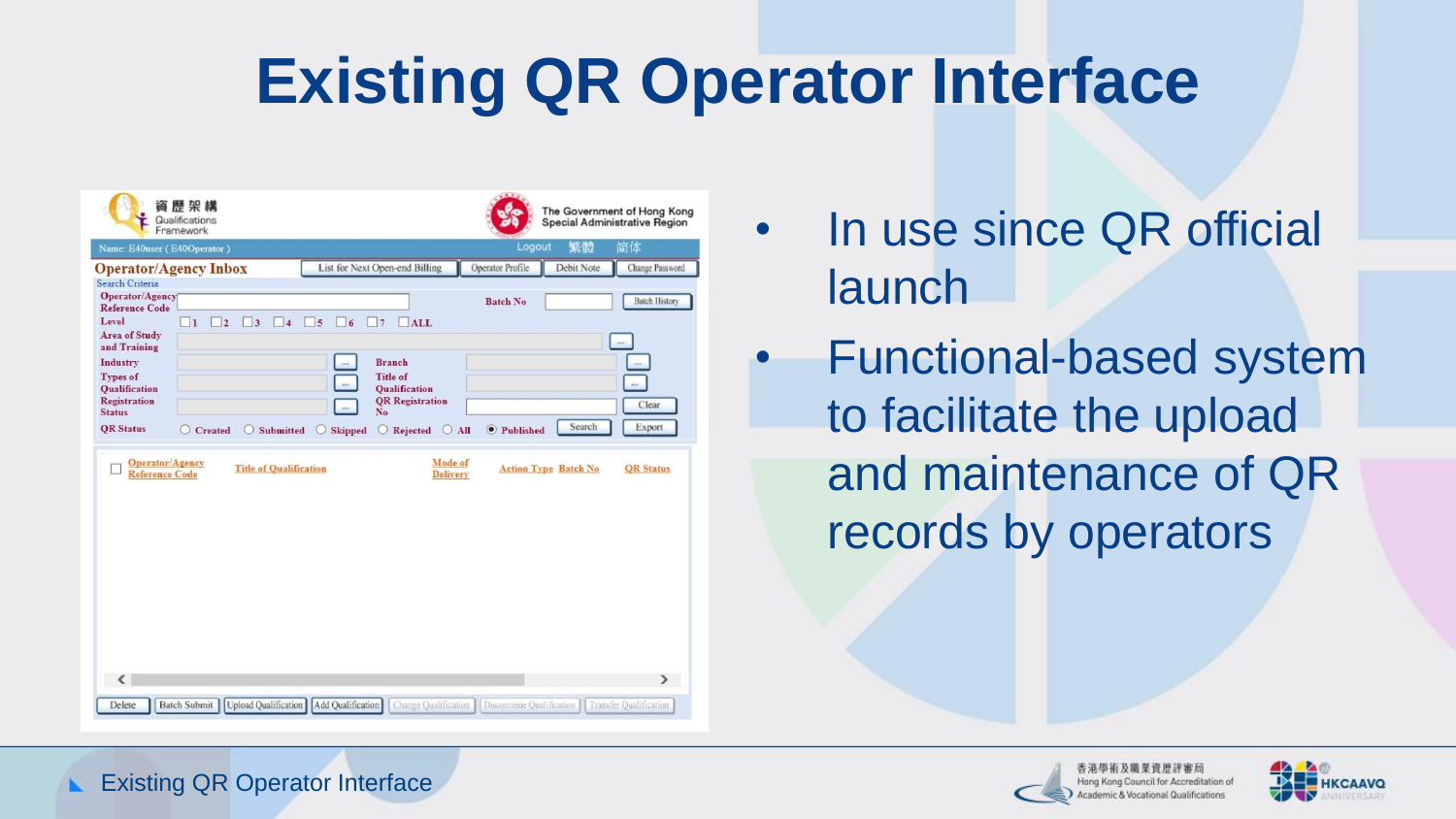## **Past Enhancements**

• Support the change and information presentation in public interface

| <b>Qualification Detail</b>                               | <b>CAT</b> Information | <b>Credit Transfer Arrangement</b>    |                            |  |
|-----------------------------------------------------------|------------------------|---------------------------------------|----------------------------|--|
| QR Reg No                                                 |                        | <b>Action Type</b>                    | <b>Registration Status</b> |  |
| Operator/Agency                                           |                        |                                       |                            |  |
| <b>Reference Code</b>                                     |                        |                                       | <b>Batch No</b>            |  |
| Operator/Agency (Type)                                    |                        |                                       |                            |  |
| <b>Title of Learning</b>                                  |                        |                                       |                            |  |
| Programme                                                 |                        |                                       |                            |  |
| <b>Title of Learning</b><br>Programme <chinese></chinese> |                        |                                       |                            |  |
| <b>Title of Qualification</b>                             |                        |                                       |                            |  |
|                                                           |                        |                                       |                            |  |
| <b>Title of Qualification</b><br>$\langle Chinese\rangle$ |                        |                                       |                            |  |
|                                                           |                        |                                       |                            |  |
|                                                           |                        |                                       |                            |  |
| <b>General CAT Info</b><br><b>Specific CAT Info</b>       |                        |                                       |                            |  |
|                                                           |                        |                                       |                            |  |
|                                                           |                        |                                       |                            |  |
| <b>Credit Transfer Arrangement</b>                        |                        | Add                                   |                            |  |
| QR Reg No                                                 | ins.                   | Within Institution Within Institution | $\overline{\mathbf{v}}$    |  |
|                                                           |                        |                                       |                            |  |
| <b>Title of Learning</b><br>Programme /                   |                        |                                       |                            |  |
| Qualification<br><b>Title of Learning</b>                 |                        |                                       |                            |  |



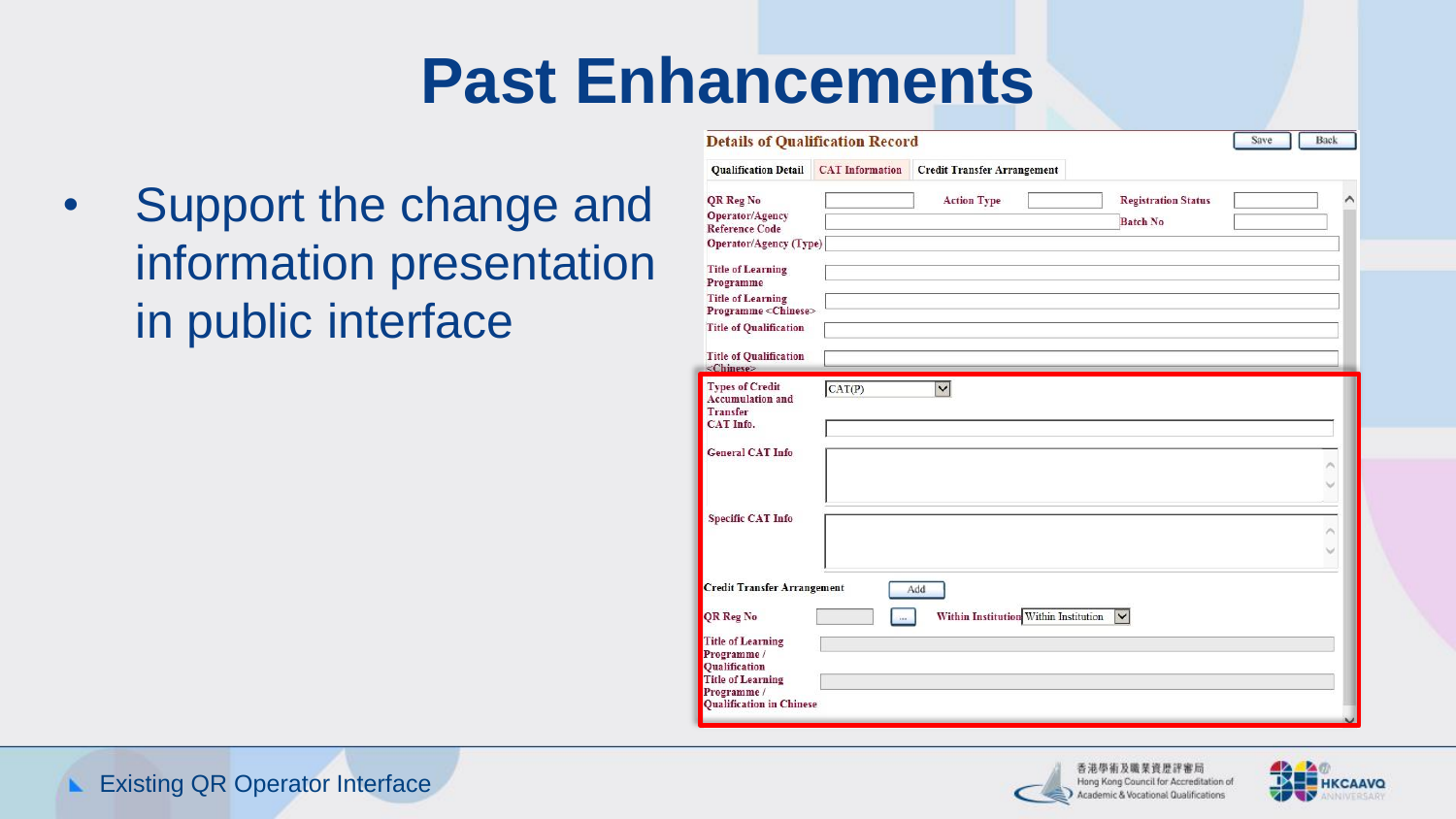#### (A Preliminary Idea)→≡ THE ENHANCED QR OPERATOR INTERFACE

 $\circ$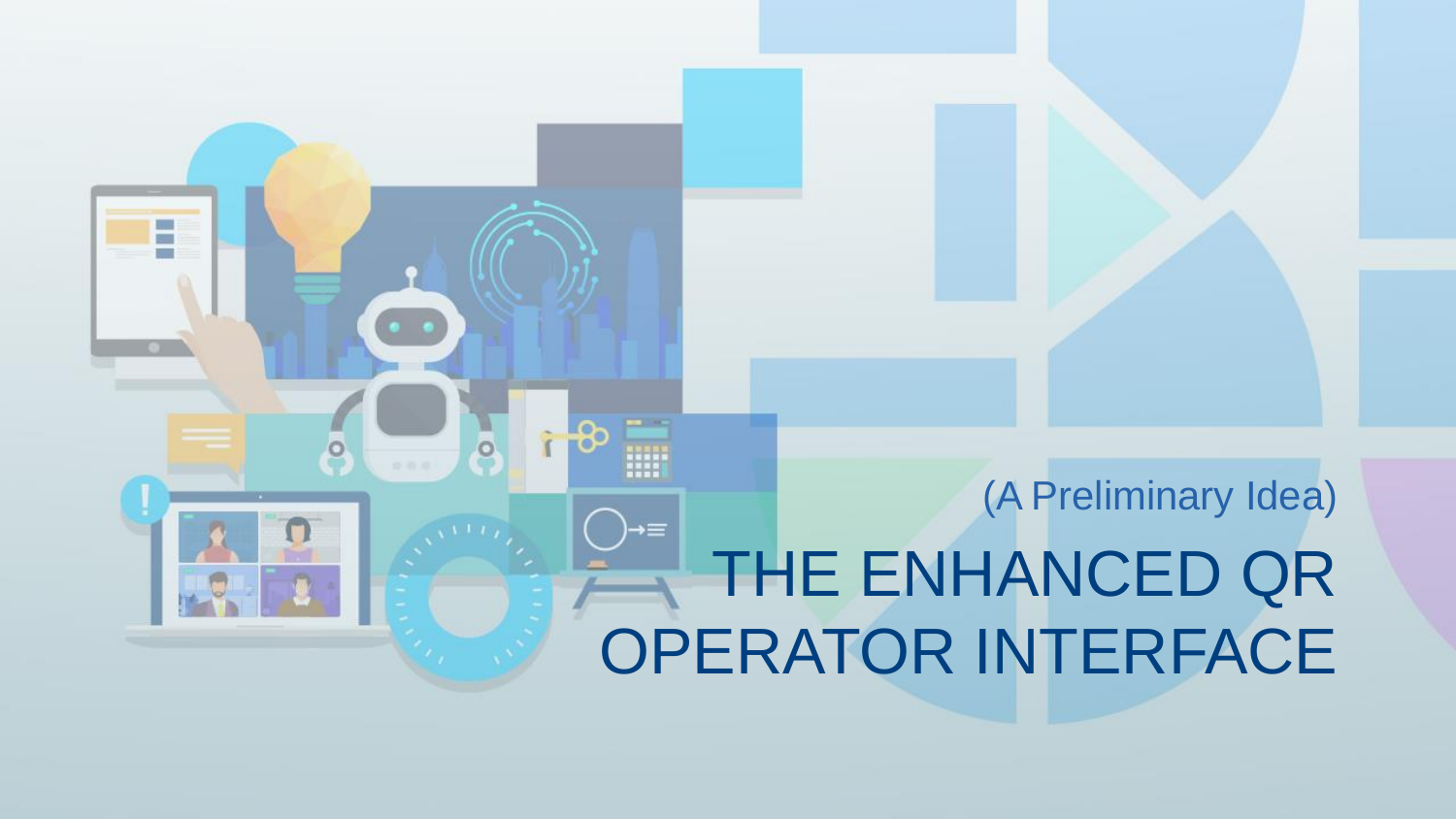# **The Enhanced QR Operator Interface**

- Enhanced screen design and layout
- Addition of new features
	- Functional-based
	- Information-based
- Enhanced user-friendliness



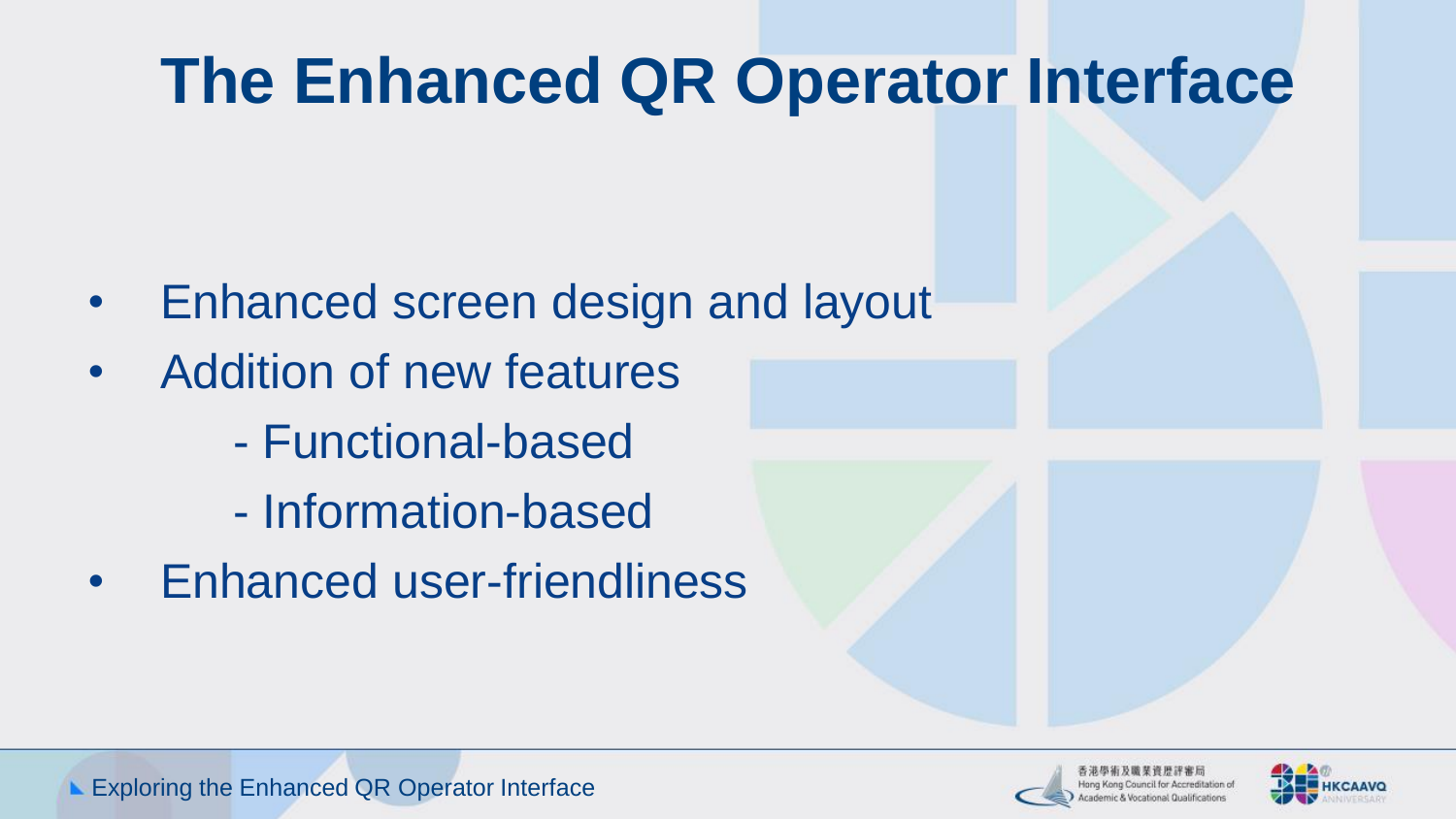

#### Functional-based Information-based



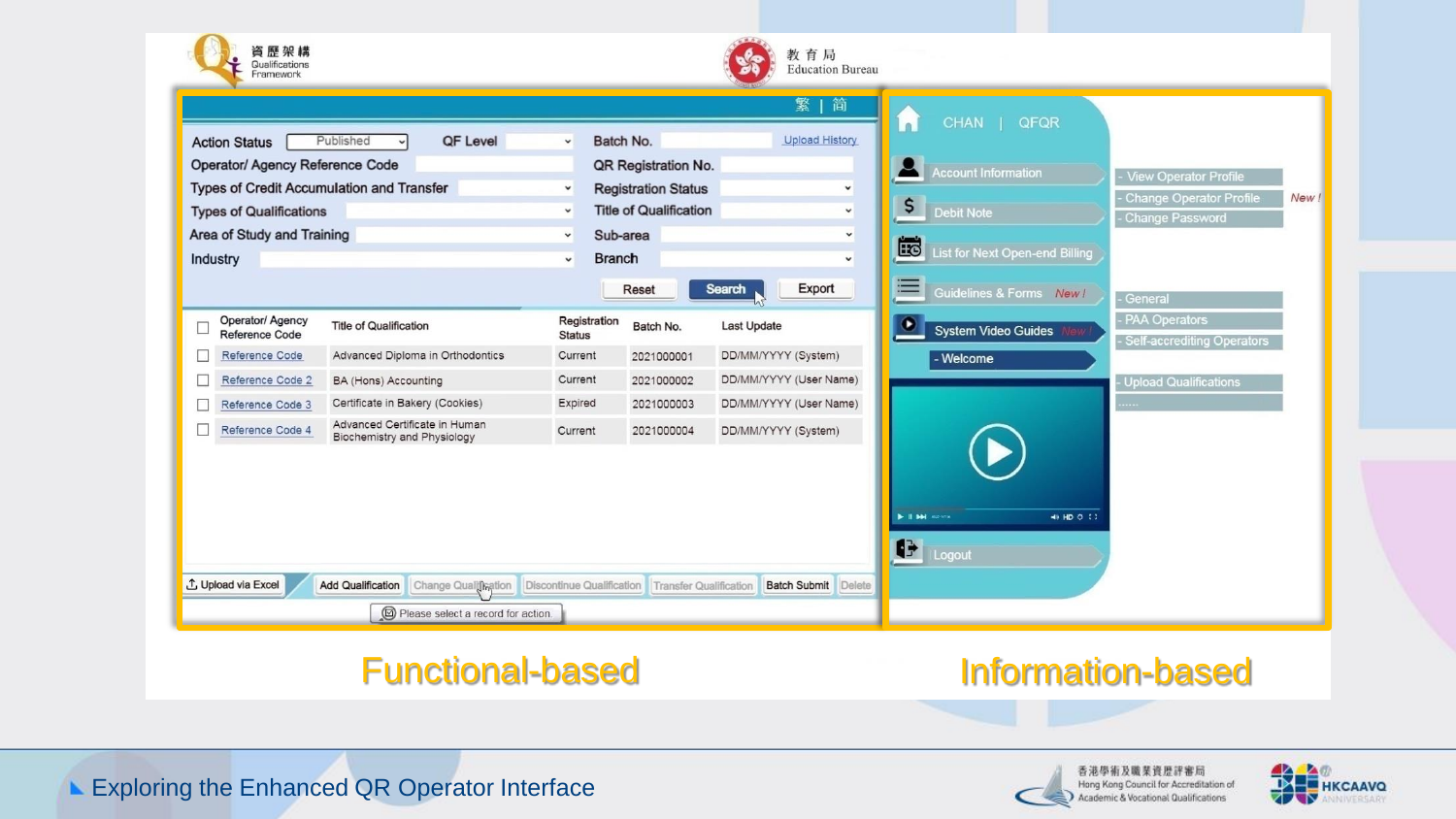## Enhanced User-friendliness

- Enhanced compatibility and usability to different internet browsers
	- **- Google Chrome**
	- **- Microsoft Edge**
- Maximizing screen display



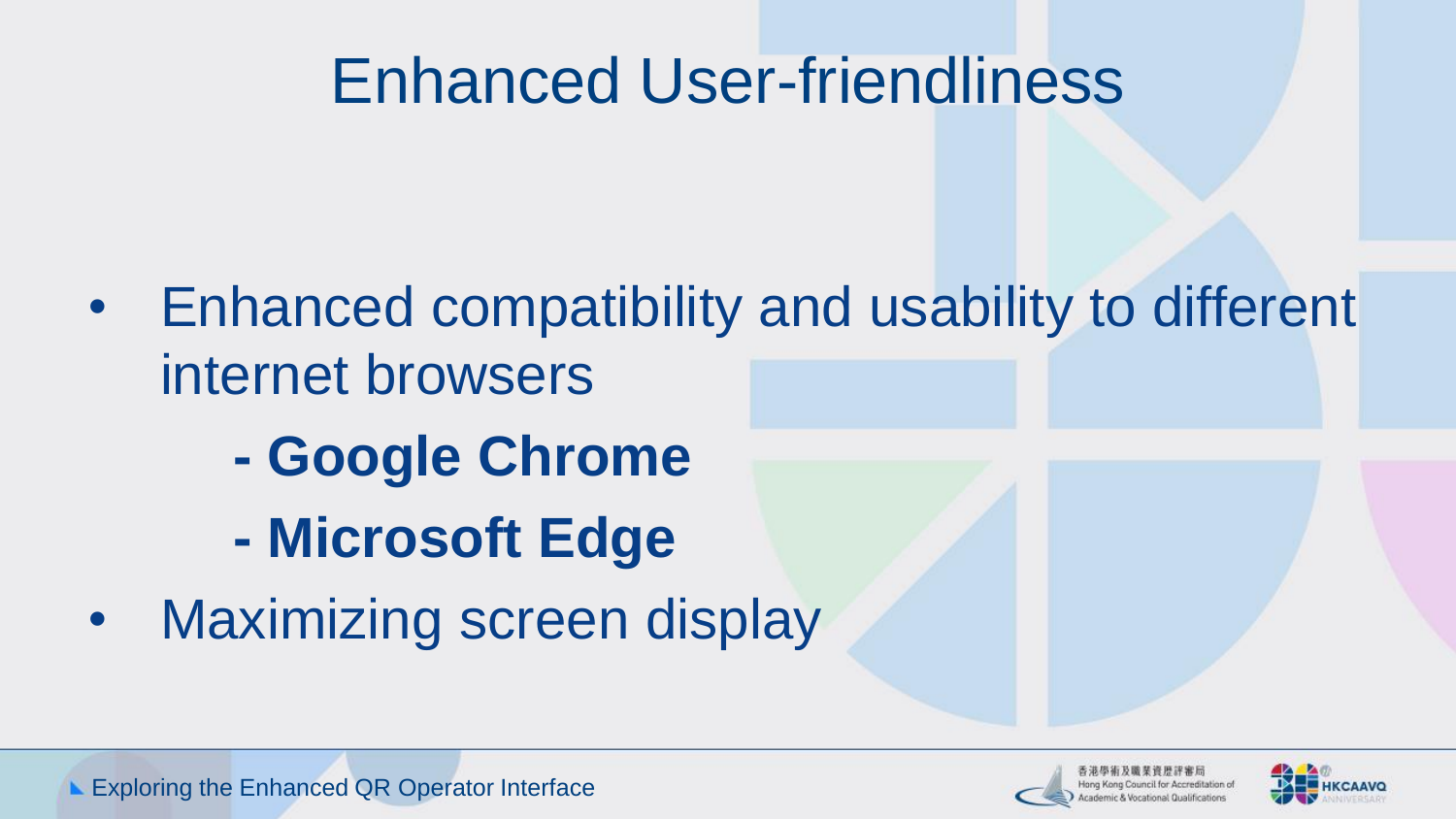#### Functional-based features

• Rearrangement and addition of Search **Criteria** 

| <b>Action Status</b><br><b>Operator/ Agency Reference Code</b><br><b>Types of Credit Accumulation and Transfer</b> | Published                                                    | <b>QF Level</b>      | v<br>$\checkmark$                    | Batch No.<br>QR Registration No.<br><b>Registration Status</b> | <b>Upload History</b><br>v              |
|--------------------------------------------------------------------------------------------------------------------|--------------------------------------------------------------|----------------------|--------------------------------------|----------------------------------------------------------------|-----------------------------------------|
| <b>Types of Qualifications</b><br>Area of Study and Training                                                       |                                                              |                      | $\checkmark$<br>v                    | <b>Title of Qualification</b><br>Sub-area                      | $\checkmark$<br>v                       |
| <b>Industry</b>                                                                                                    |                                                              |                      | $\checkmark$                         | <b>Branch</b><br>Reset                                         | $\checkmark$<br>Export<br><b>Search</b> |
| <b>Uperator/ Agency</b><br>Reference Code                                                                          | <b>Title of Qualification</b>                                |                      | <b>Registration</b><br><b>Status</b> | Batch No.                                                      | <b>Last Update</b>                      |
| Reference Code                                                                                                     | Advanced Diploma in Orthodontics                             |                      | Current                              | 2021000001                                                     | DD/MM/YYYY (System)                     |
| Reference Code 2                                                                                                   | BA (Hons) Accounting                                         |                      | Current                              | 2021000002                                                     | DD/MM/YYYY (User Name)                  |
| Reference Code 3                                                                                                   | Certificate in Bakery (Cookies)                              |                      | Expired                              | 2021000003                                                     | DD/MM/YYYY (User Name)                  |
| Reference Code 4                                                                                                   | Advanced Certificate in Human<br>Biochemistry and Physiology |                      | Current                              | 2021000004                                                     | DD/MM/YYYY (System)                     |
| 1 Upload via Excel<br><b>Add Qualification</b>                                                                     |                                                              | Change Qualification | Discontinue Qualification            | <b>Transfer Qualification</b>                                  | <b>Batch Submit</b>                     |



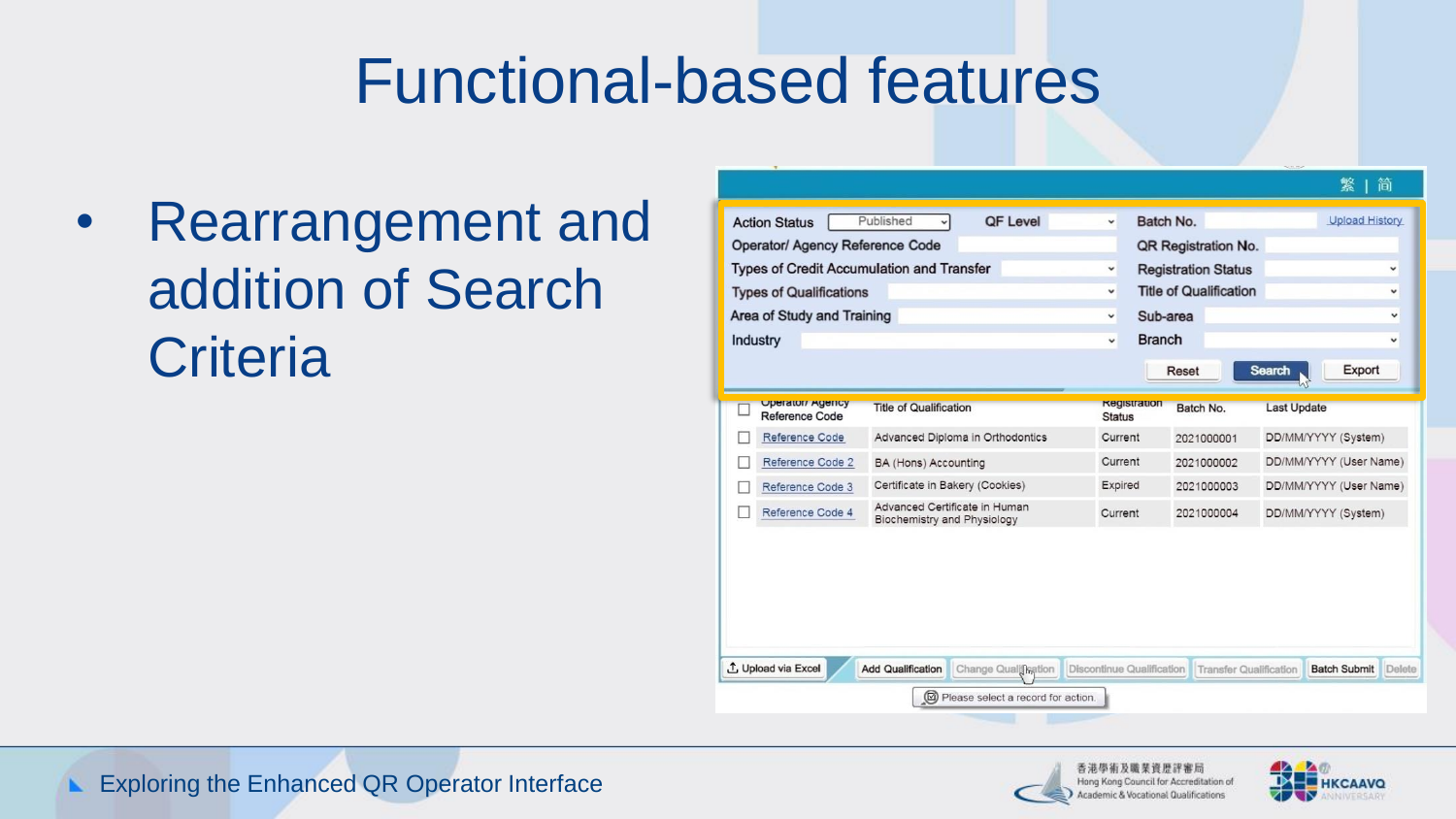#### Functional-based features

• Reorganization of information in Search Results Listing

| <b>Action Status</b>                             | Published                                                           | <b>QF Level</b>                  | v             | Batch No.     |                                                    |                    | <b>Upload History</b>      |   |
|--------------------------------------------------|---------------------------------------------------------------------|----------------------------------|---------------|---------------|----------------------------------------------------|--------------------|----------------------------|---|
| <b>Operator/ Agency Reference Code</b>           |                                                                     |                                  |               |               | QR Registration No.                                |                    |                            |   |
| <b>Types of Credit Accumulation and Transfer</b> |                                                                     |                                  | v             |               | <b>Registration Status</b>                         |                    |                            | v |
| <b>Types of Qualifications</b>                   |                                                                     |                                  | v             |               | <b>Title of Qualification</b>                      |                    |                            |   |
| Area of Study and Training                       |                                                                     |                                  | $\check{~}$   | Sub-area      |                                                    |                    |                            |   |
| <b>Industry</b>                                  |                                                                     |                                  | $\checkmark$  | <b>Branch</b> |                                                    |                    |                            | v |
|                                                  |                                                                     |                                  |               |               | Reset                                              | <b>Search</b>      | Export                     |   |
|                                                  |                                                                     |                                  |               |               |                                                    |                    |                            |   |
| Operator/ Agency<br>Reference Code               | <b>Title of Qualification</b>                                       |                                  | <b>Status</b> | Registration  | Batch No.                                          | <b>Last Update</b> |                            |   |
| Reference Code                                   |                                                                     | Advanced Diploma in Orthodontics | Current       |               | 2021000001                                         |                    | DD/MM/YYYY (System)        |   |
| Reference Code 2                                 | BA (Hons) Accounting                                                |                                  | Current       |               | 2021000002                                         |                    | DD/MM/YYYY (User Name)     |   |
| Reference Code 3                                 | Certificate in Bakery (Cookies)                                     |                                  | Expired       |               | 2021000003                                         |                    | DD/MM/YYYY (User Name)     |   |
| Reference Code 4                                 | Advanced Certificate in Human<br><b>Biochemistry and Physiology</b> |                                  | Current       |               | 2021000004                                         |                    | DD/MM/YYYY (System)        |   |
|                                                  |                                                                     |                                  |               |               |                                                    |                    |                            |   |
|                                                  |                                                                     |                                  |               |               |                                                    |                    |                            |   |
|                                                  |                                                                     |                                  |               |               |                                                    |                    |                            |   |
|                                                  |                                                                     |                                  |               |               |                                                    |                    |                            |   |
|                                                  |                                                                     |                                  |               |               |                                                    |                    |                            |   |
|                                                  |                                                                     |                                  |               |               |                                                    |                    |                            |   |
| 1 Upload via Excel                               | <b>Add Qualification</b>                                            | Change Qualification             |               |               | Discontinue Qualification   Transfer Qualification |                    | <b>Batch Submit</b> Delete |   |



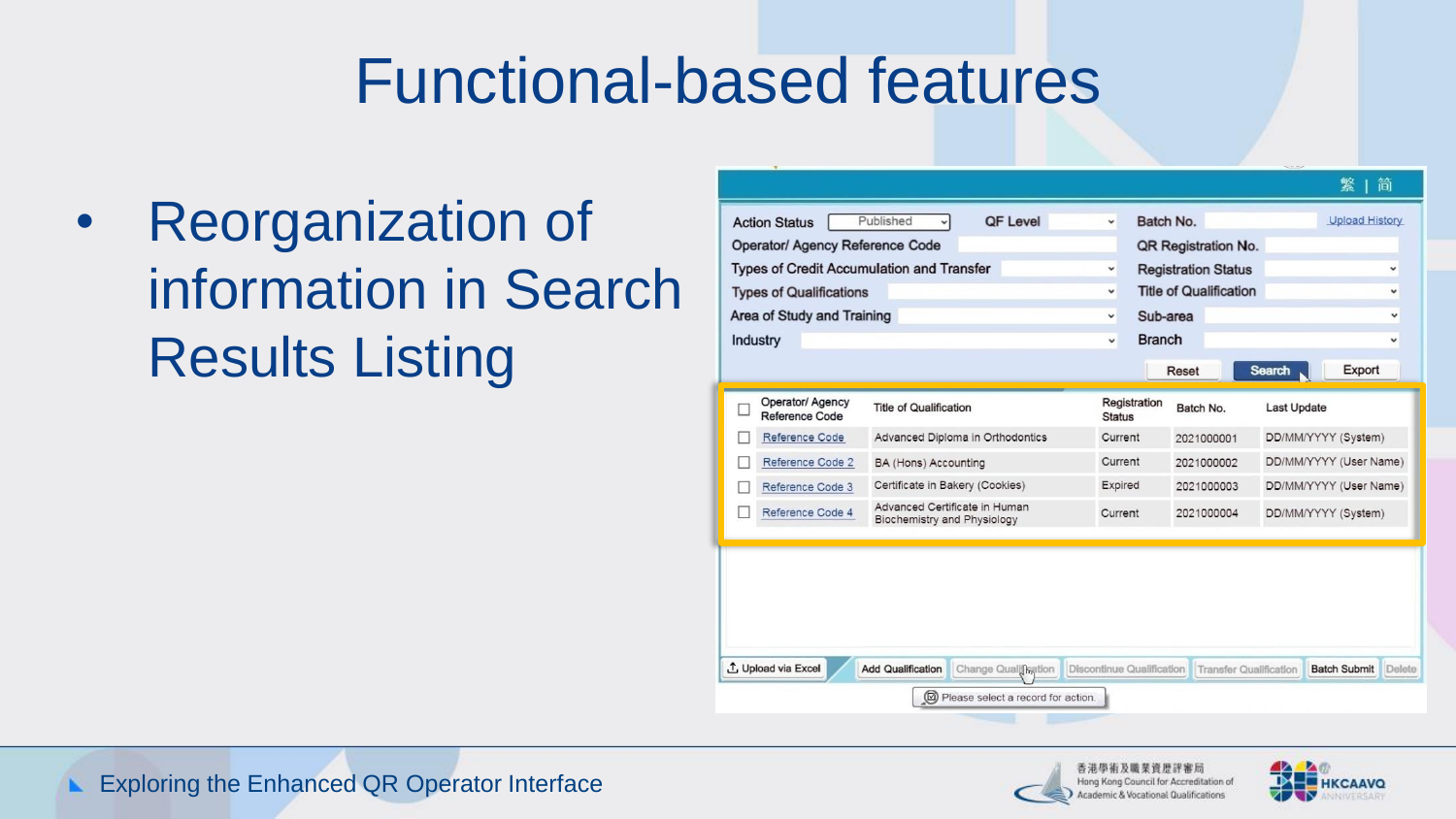#### Functional-based features

• Easy upload and export of qualification information

| <b>Types of Credit Accumulation and Transfer</b><br><b>Types of Qualifications</b><br>Area of Study and Training<br><b>Industry</b> |                                                              | $\check{~}$<br>v<br>$\check{~}$<br>v | Sub-area<br><b>Branch</b> | <b>Registration Status</b><br><b>Title of Qualification</b><br>Reset | <b>Search</b>          | Export |
|-------------------------------------------------------------------------------------------------------------------------------------|--------------------------------------------------------------|--------------------------------------|---------------------------|----------------------------------------------------------------------|------------------------|--------|
| Operator/ Agency<br>□<br>Reference Code                                                                                             | <b>Title of Qualification</b>                                | <b>Status</b>                        | Registration              | Batch No.                                                            | <b>Last Update</b>     |        |
| Reference Code                                                                                                                      | Advanced Diploma in Orthodontics                             | Current                              |                           | 2021000001                                                           | DD/MM/YYYY (System)    |        |
| Reference Code 2                                                                                                                    | BA (Hons) Accounting                                         | Current                              |                           | 2021000002                                                           | DD/MM/YYYY (User Name) |        |
| Reference Code 3                                                                                                                    | Certificate in Bakery (Cookies)                              | Expired                              |                           | 2021000003                                                           | DD/MM/YYYY (User Name) |        |
| Reference Code 4<br>п                                                                                                               | Advanced Certificate in Human<br>Biochemistry and Physiology | Current                              |                           | 2021000004                                                           | DD/MM/YYYY (System)    |        |
|                                                                                                                                     |                                                              |                                      |                           |                                                                      |                        |        |



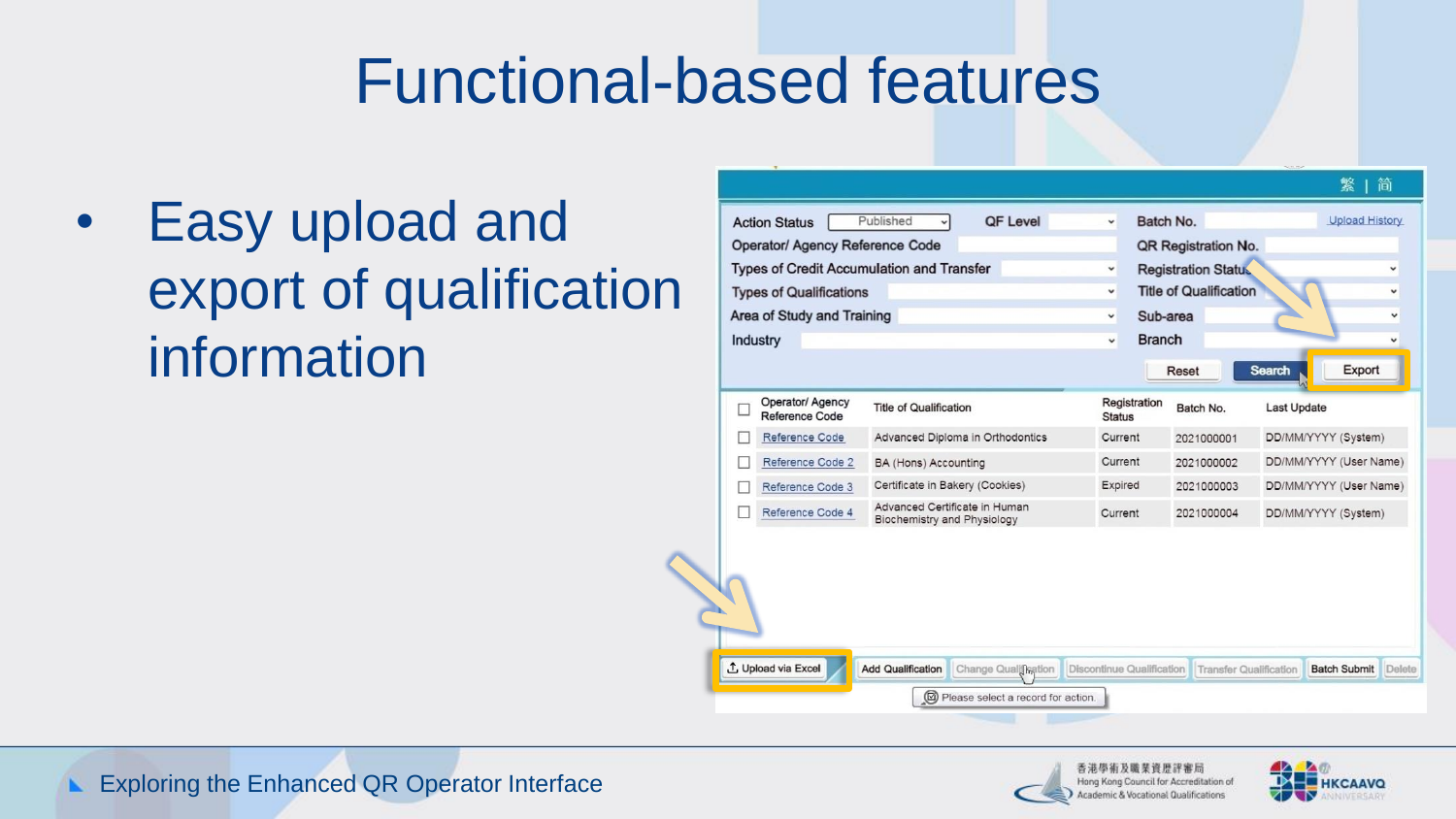# Functional-based features (Con't)

- Streamline the process of form filling
- Addition of forget password function

| - OPERATOR INFORMATION              |             |                                           |                      |                                 |                        |               |            | Edit $\mathbf{L}$               |
|-------------------------------------|-------------|-------------------------------------------|----------------------|---------------------------------|------------------------|---------------|------------|---------------------------------|
| Operator/ Agency Code  Operator 001 |             |                                           |                      |                                 | x Non-Profit Making    | <b>Status</b> | Current    |                                 |
| * Name                              | Operator A  |                                           |                      |                                 |                        |               |            |                                 |
|                                     | 受辦者         |                                           |                      |                                 |                        |               |            |                                 |
| * Short Name                        | OA          |                                           |                      | <b>Validity Period</b>          | 01/01/2021             | ٣<br>To       | 31/12/2025 | ٣                               |
| * Country/ Region                   |             | Hong Kong SAR                             | $\checkmark$         | * Accreditation Type            | HKCAAVQ-accredited     |               |            | $\checkmark$                    |
| * QA Status                         |             | Self-accredited                           | x HKCAAVQ-accredited | x PAA Status granted by HKCAAVQ |                        |               |            |                                 |
| * Enquiry Phone No.                 |             | $(852)$ 3658 0001                         |                      | Enquiry Fax No.                 | (852)                  |               |            |                                 |
| * Website                           |             | https://www.hkqr.gov.hk                   |                      | * Enquiry Email                 | QRAdmin@hkcaavq.edu.hk |               |            |                                 |
| * Address                           | Siu Sai Wan |                                           |                      |                                 |                        |               |            |                                 |
|                                     | 小西灣         |                                           |                      |                                 |                        |               |            |                                 |
|                                     |             |                                           |                      |                                 |                        |               |            | Save and Submit                 |
|                                     |             | + PRIMARY & SECONDARY CONTACT INFORMATION |                      |                                 |                        |               |            | Edit                            |
| + USER INFORMATION                  |             |                                           |                      |                                 |                        | Edit          | Add        | <b>Deactivate</b>               |
| + BILLING INFORMATION               |             |                                           |                      |                                 |                        |               |            | Edit                            |
|                                     |             |                                           |                      | Created: 01/01/2021 (User)      |                        | z             |            | Last Updated: 01/01/2021 (User) |



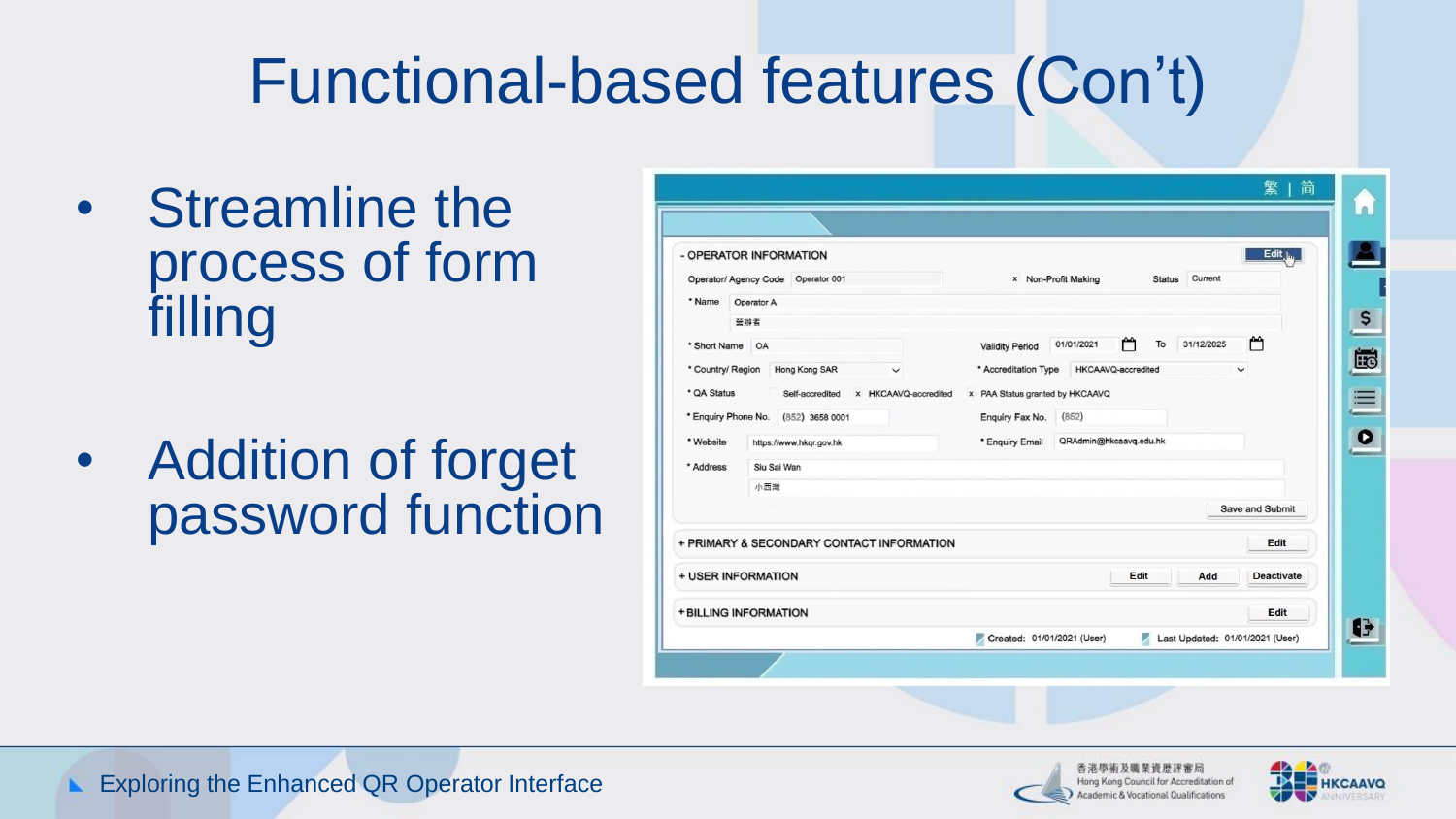#### Information-based features

- Addition of video features
- Addition of guidelines and forms





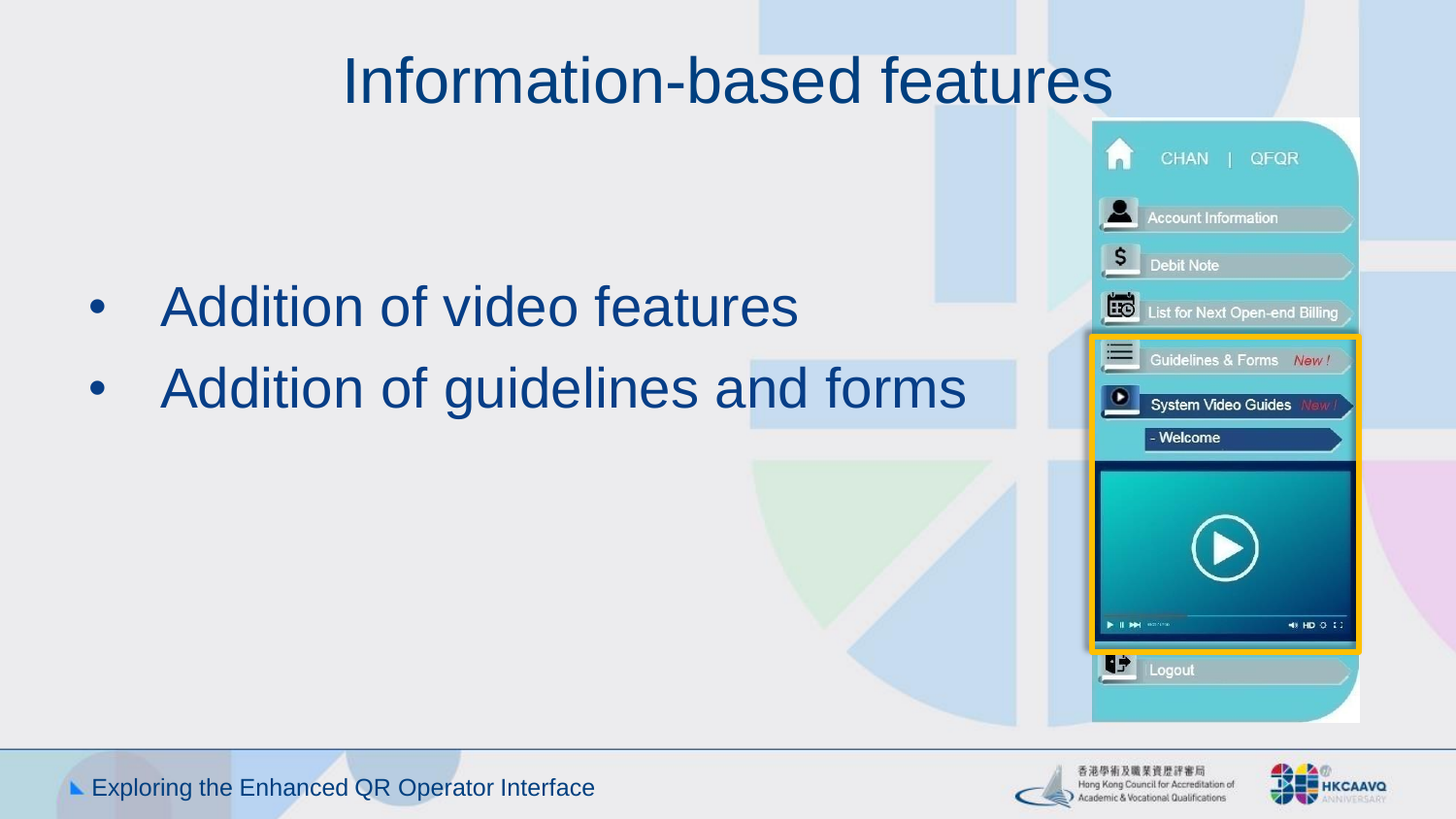#### Welcome for comments!